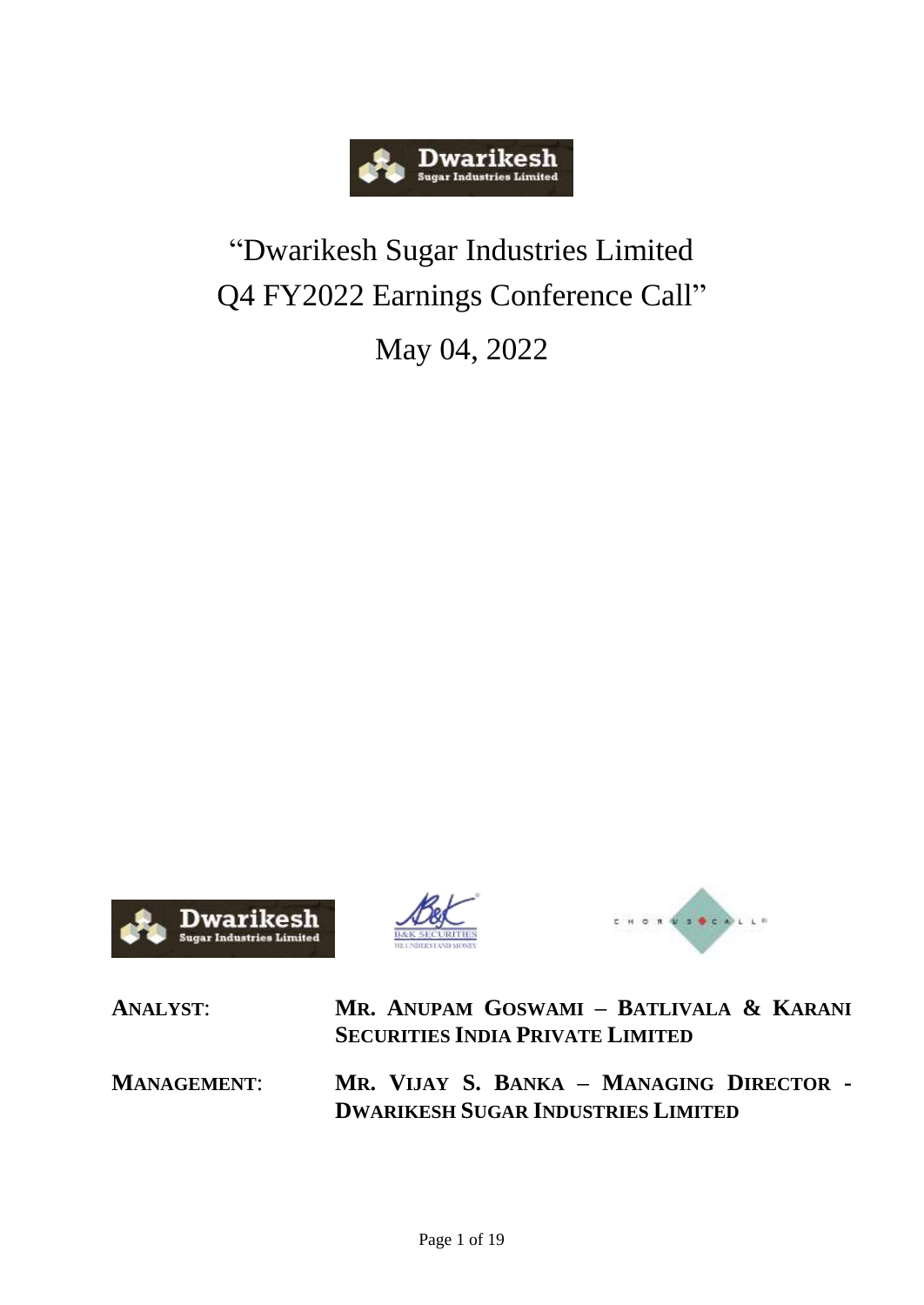

**Moderator:** Ladies and gentlemen, good day, and welcome to the Q4 FY2022 Earnings Conference Call of Dwarikesh Sugar Industries Limited hosted by Batlivala and Karani Securities India Private Limited. As a reminder, all participant lines will be in the listen-only mode and there will be an opportunity for you to ask questions after the presentation concludes. Should you need assistance during the conference, please signal an operator by pressing "\*" then "0" on your touchtone phone. Please note that this conference is being recorded. I now hand the conference over to Mr. Anupam Goswami from Batlivala and Karani Securities India Private Limited. Thanks you and over to you Sir!

- **Anupam Goswami**: Good afternoon everyone and welcome to the Q4 FY2022 conference call of Dwarikesh Sugar hosted by B&K Securities. I will now hand over to Mr. Banka, M.D. of Dwarikesh Sugar to start with his opening remarks. Over to you Sir.
- **Vijay S Banka**: Very good afternoon friends. I welcome you all to the Q4 FY2022 earnings call conference. We had our board meeting on May 2, 2022 that is day before yesterday to adopt and approve our results so as you would have gone through our results, our results are impressive and we can look at our results with a sense of satisfaction. We have had the highest ever revenue in the history of our company, highest ever EBITDA, highest ever profit before tax, so generally it has been a good quarter and a good year for us. For example, in Q4 FY2022 we had a profit before tax of Rs.86 Crores and profit after tax of about Rs.60 Crores which as far as PBT is concerned is 35% over and above what we had clocked in the corresponding quarter last year and PAT is also 24% better than what we had clocked at the corresponding quarter last year.

On a full year basis, our PBT is Rs.219 Crores and PAT is Rs.155 Crores so the improvement in PAT is about 70% and our networth also stands improved from Rs.579 Crores to Rs.673 Crores. As you would recall during the year two dividend payments were made. One was the final dividend which was paid for the FY2021 which was at 125% and then we paid interim dividend at the rate of 200% during FY2021-2022. Since the board meeting for the approval of that dividend was on March  $29<sup>th</sup> 2022$  so we had to provide for the same. So we have had in Q4 FY2022 better EBITDA margins , it is about point 21.7% vis a vis 14% during the corresponding quarter last year.

Similarly revenue from operations has also grown and also sugar sold during the quarter. We have sold about 10.11 lakh quintals of sugar and this sales is entirely in the domestic market as compared to 15.23 lakh quintals that we sold in the corresponding last quarter last year which includes 7.95 lakh quintals export sales which means our domestic sales has grown by nearly three lakh quintals and during the entire year we have sold 45.99 lakh quintals which includes only about 2.5 lakh quintals of export sales as compared to 49.49 lakh quintals during the last year which includes 16 lakh quintals of sugar exported. As far as the domestic sales are concerned, there has been substantial improvement which is all because of accelerated releases that we got which again is on account of weightage being given for our ethanol production and the exports that we did last year.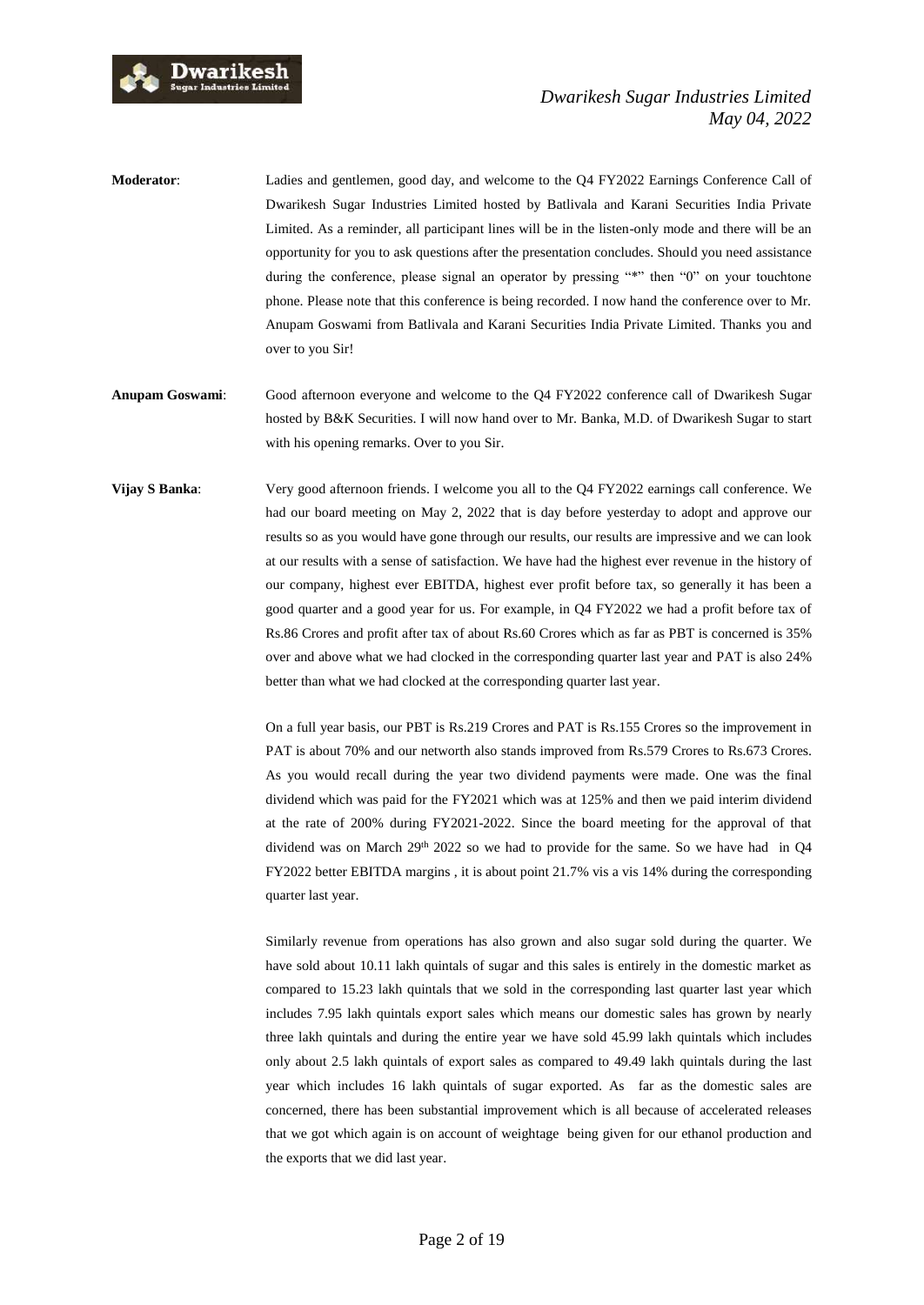

So we were carrying a stock of 19.60 lakh quintals was on the March 31, 2022 as compared to 26.02 lakhs that we carried in the corresponding day last year, so reduction of nearly 6.5 lakh quintals. This augurs well in the sense that this will evidently result in a lower inventory carrying cost etc and lesser burden on the company so far as providing for the storage facilities etc. is concerned. Impressive performances come from the distillery segment where we have sold 5.57 crore liters of ethanol as compared to 3.17 crore liters of the ethanol in the last year. Our debt profile continues to be lean and trim, of course there has been increase in the long-term loans which is because we have availed one loan for the new distillery. The same is under disbursal, so far as the old loans are concerned, the repayment is happening on time.

Our long-term rating is A plus, but during the year our outlook was revised from stable to positive, so in a sense one step better than what it was earlier and our crushing operations in the DD units have gotten over on the April 20, 2022, DN and DP units, the operations are still on, we expect to close the operations any day between the May 20, 2022 and May 25, 2022, so this has been as far as crushing quantities are concerned. Last season we have crushed about 378 lakh quintals of sugarcane so this year we expect to crush around 375 lakh quintals more or less what we had crushed during the last season. Actually, the area under cane has been higher for this season, but unseasonal rainfall during the month of September resulted in heavy water logging across the area, mainly in our DP and DD areas, which further resulted in lowering of the yield as far as farmers are concerned and of course it is dented the recovery also as far as the sugar mill are concerned.

So far as the industry scenario is concerned, you would perhaps be aware that ISMA had last come out with an estimate of 35 million tonnes of sugar production for the country so which means fundamentally we are surplus sugar producing nation, If you add 3.4 million tonnes of sugar sacrifice that has been made in favor of ethanol, so gross production is 38.4 million tonnes or may be more. In spite of such increase in the production, there has been no glut like situation in the country which is mainly because of the industry having demonstrated great ability in exporting sugar. The number is expected to be about nine million tonnes plus. Similarly, there has been some improvement in the consumption number also as compared to the last year. We will see a reduction in inventory of about 1.5 million tonnes between 2021 and 2022 and the estimate closing stock number roughly translates to over three months of consumption, it augurs well for the sugar industry in the sense that sugar mills will be now assured of a reasonable price for the sugar that they are going to sell.

And there, of course, is no scare of any runaway increase in the sugar prices, so government also is not unduly bothered about it. It is a happy situation to be in at the moment. Distillery segment as you are all aware, every sugar company is expanding, they are ramping up the distillery capacity, so our project at Dwarikesh Dham unit where we are setting up 175 KLPD distillery and the project execution is on time and we expect this project to be commissioned by end of June this year. As far as the co-generation segment / the power segment of course continues to do all right. There has been no good news in so far as tariff is concerned which continues to remain at the level which was announced four, five years ago with a marginal increase year after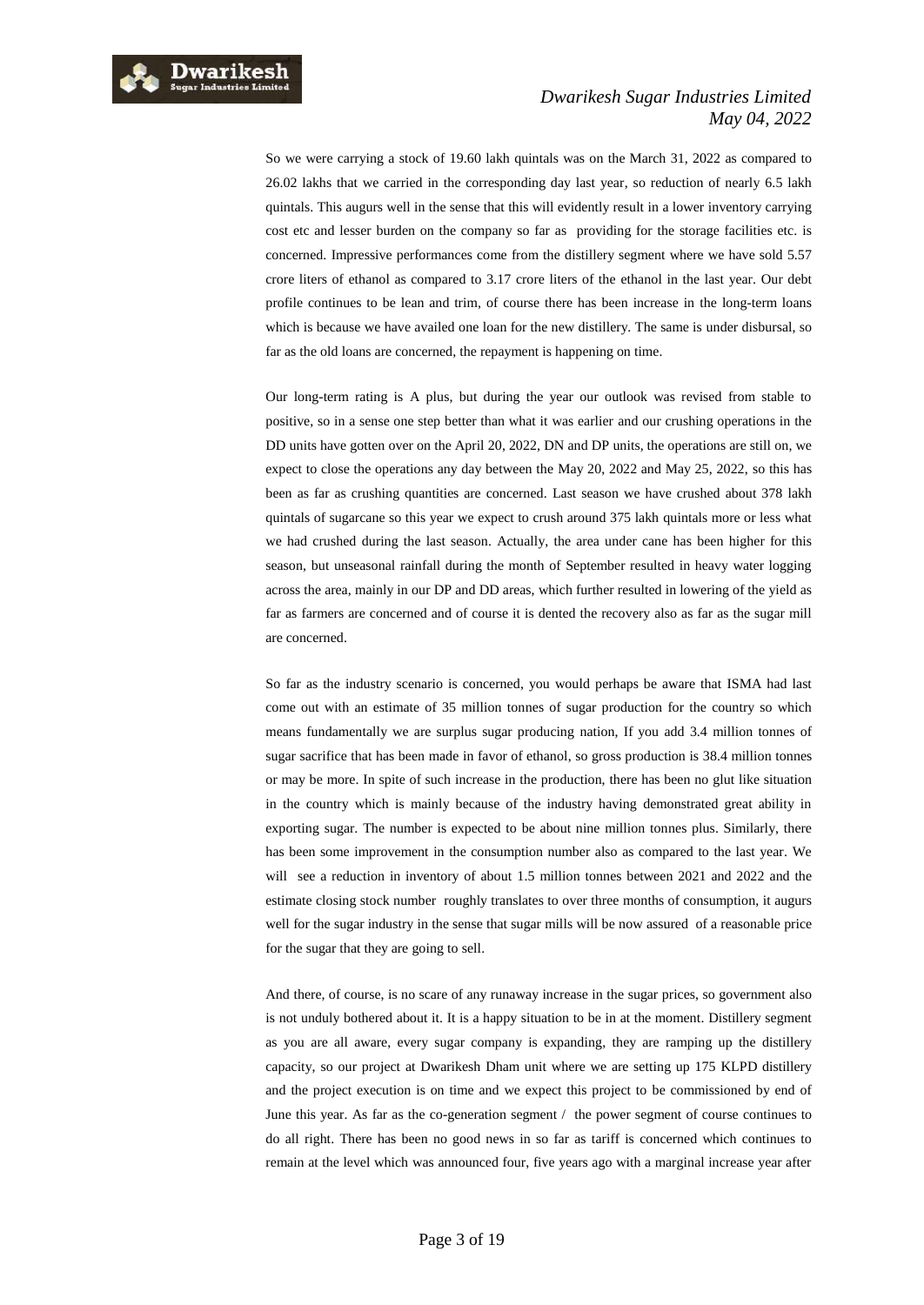

year. Thank you so much for hearing me out. I would now request you to please ask me questions and I will be very happy to answer your questions, doubts, whatever you may have.

- **Moderator**: Thank you very much Sir. We will now begin the question and answer session. The first question is from the line of Ayush from Systematix. Please go ahead.
- **Ayush**: I wanted to know the closing price which we have valued our closing stock, the price at which it is valued at closing stock of sugar?
- **Vijay S Banka**: Good afternoon, Sir. We have valued our closing stock of sugar at Rs. 3199.63 so you can assume Rs. 3200 per quintal.
- **Ayush**: Okay, that is it from my side. Thank you.

**Moderato**r: Thank you. The next question is from the line of Ambar Taneja from Cirque. Please go ahead.

- **Ambar Taneja:** Just couple of quick questions. One is on any planned capex question has two parts. Last time you had mentioned that with the expansion of this new 175 KLPD distillery, you will be completely self-sufficient with regards to enough gain for molasses and in fact even from juice so you will be actually in a position where there is nothing no extra clean so if you do capex you will probably have to get new areas under command, so any comments you have on that and part b is I have heard that it costs much less to set up a juice-to-ethanol plant rather than a molassesto-ethanol plant, so any comment on these two things if you can?
- **Vijay S Banka**: Firstly Sir, on the capex as you rightly mentioned, now with the setting up of new distillery we will be fully integrated, we will be self-reliant in the sense that we will neither be molasses or juice surplus nor we will be deficient. So we will not have to outsource our molasses requirement from outside. But then n we have a couple of plans number one, which we are very actively evaluating to set up a refinery at one of our units, so what happens with the setting up of refinery two things happen. Number one, with the kind of sugar that we will produce there which will be internationally acceptable as far as for international standards, new export opportunities will arise as you have seen the white sugar is traded at much higher price than the raw sugar so that would be an interesting option and number two, when we produce sugar in one of our three units, domestically also we should be assured of a better price realization than what we are getting now. This capex will not cost as much, if the feasibility is fine maybe we will take a decision very quickly and this can be put in place in the coming season itself. Secondly, I must mention here that in our Bijnor district units, both the units, our season goes up to May 25, 2022 sometimes till the end of May. So here we intend to increase our capacities a little, but that perhaps may not be feasible in this offseason we will be able to take it up in the next offseason. When we do that number one we will be able to crush our cane in the best part of the season and not extending our season during the harsh and severe summer months and number two, it is natural that once the capacity is increased, additional cane keeps coming in some form or the other within the same command area as lesser diversion would happen and more cane will be available,. So t these are the two things that we have in mind and secondly, you were asking about…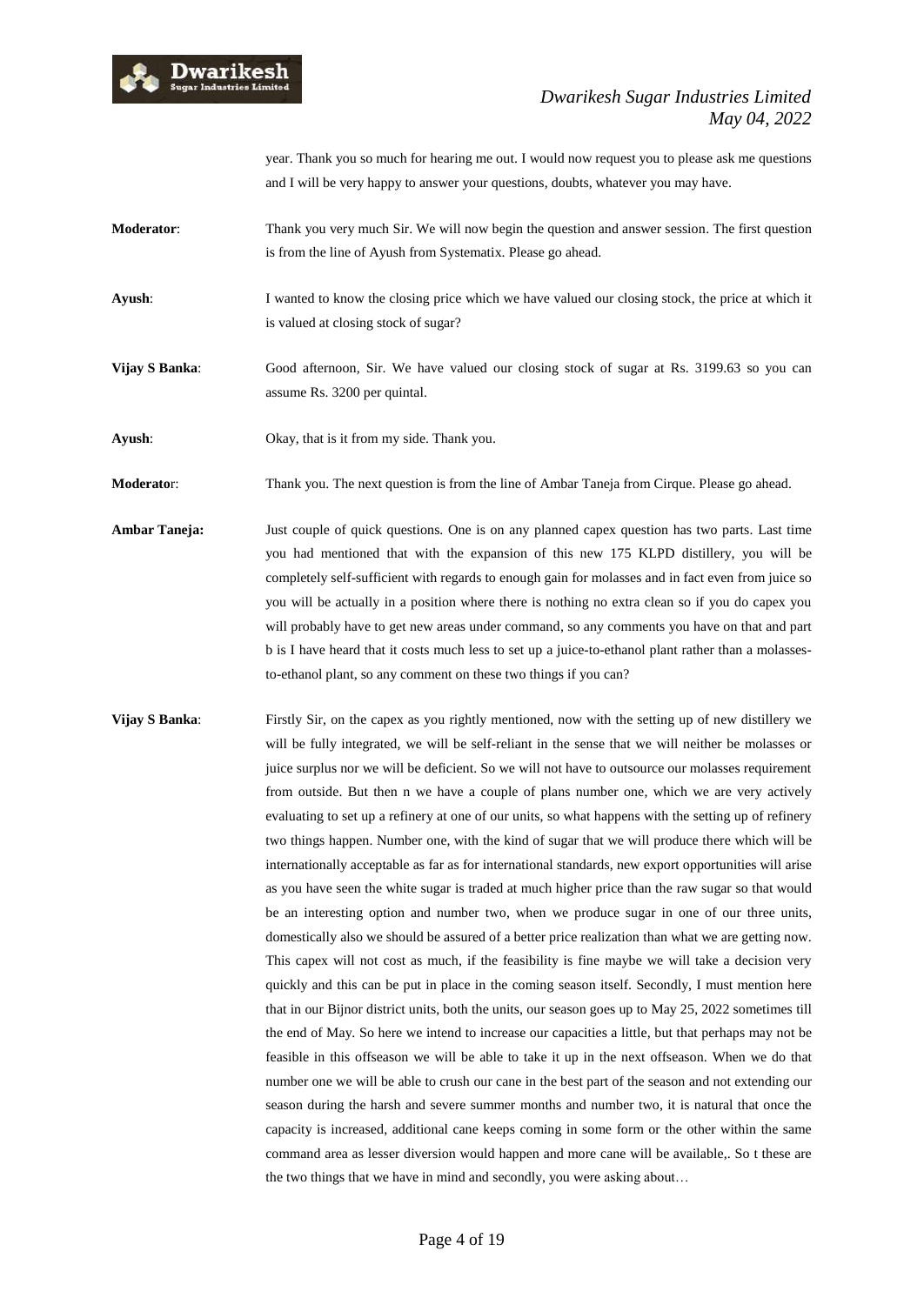

**Ambar Taneja:** Anything on the cost on juice to ethanol versus molasses to ethanol?

**Vijay S Banka:** We are going to make ethanol from juice, In the distillery that we are going to put up now, we will be using juice during season. We have 21500 TCDs of capacities, in both the distilleries perhaps together. In each may be about 2250 TCD we will be dedicating, about 4500 TCD of cane crush for making juice to be used directly for making ethanol. . Perhaps your question is what if set up a new sugar mill, new sugar mill where you only crush the sugarcane, generate juice and then use the juice and setup a distillery accordingly.

**Ambar Taneja:** It is not relevant.

**Vijay S Banka**: Yes, it is not relevant and perhaps we will have to look for other newer areas to do that, so that is not there in our plan of things as of now.

- **Ambar Taneja**: Understood, just a quick follow up Sir, any market for Brownfield assets as per my understanding in the last four, five years, economics of this industry has become such that the top four, five well-managed companies obviously take a lion's share of all the profits because they are capital efficient, they are operationally efficient, they are becoming cash surplus whereas 60% to 70% of the plants are still quite inefficient whether they are being cooperative or one mill or small owners etc, do you see any evidence of any Brownfield assets or any small scale M&A happening or can we basically forget about that because of political consideration?
- **Vijay S Banka:** No, you are right Sir. Actually when the companies do well they are always companies which are eager to and have the appetite to either expand their bay. But when the industry is doing well, the pricing becomes too high so that is the problem and anyways everybody looks around for opportunities, but it is easier said than done I would say.
- **Ambar Taneja**: Understood, thank you very much.
- **Moderator**: Thank you. The next question is from the line of Dipen Shah an Individual Investor. Please go ahead.

**Dipen Shah**: Good afternoon Sir and thanks for the opportunity. Sir, my question was more to do with the global scenario. If you can just you know give us your thoughts on how you see the global scenario panning out over the next maybe three to six months especially the Brazil season how is it starting off and what would be your outlook for the global sugar prices if at all whatever you can hazard a guess, Sir that will be helpful. Thank you so much.

**Vijay S Banka:** When we commenced this season, our midway through the season experts predicted this season to be a deficit season with a small deficit of not more than two million tones, but considering the fact that India is surprisingly reporting more and more production numbers, small deficit could turn into a small surplus.

**Dipen Shah**: Okay.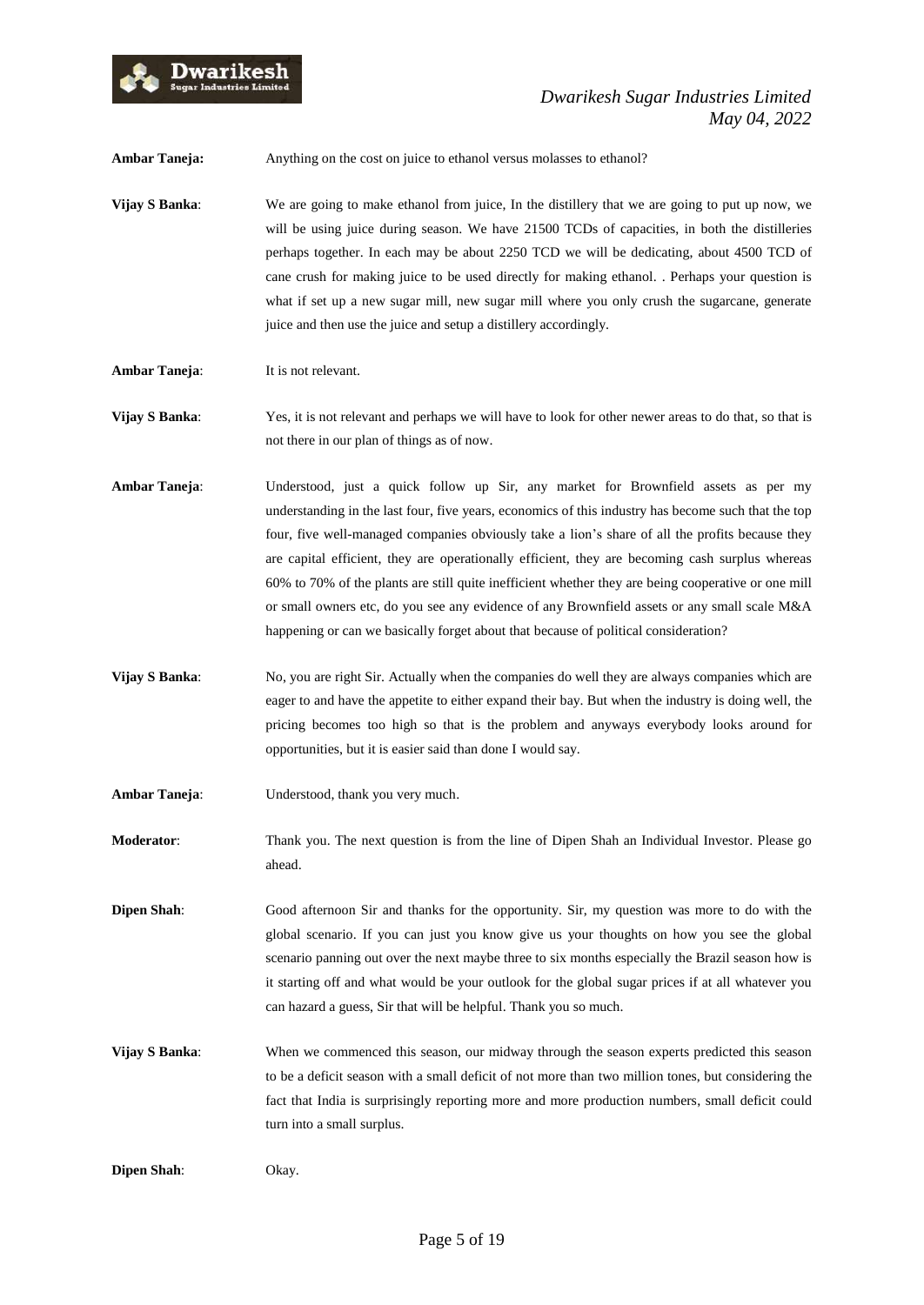

## *Dwarikesh Sugar Industries Limited May 04, 2022*

**Vijay S Banka:** But having said that if you have seen in Brazil the production is lesser for this season and it is also expected to be lesser in the coming season because more and more sugar mills are opting to use sugarcane juice for making ethanol and if you see the future pricing for the next year, there is no reason for pessimism. The optimist predict that even in the coming season the sugar prices should be reasonable and as I mentioned earlier we have demonstrated great abilities to export sugar, so in the coming season we expect two, three things to happen in India. Number one, the production numbers will be high, but whether it e will be as high as what it has been in this season may not be so, because we expect higher ethanol sacrifice in the coming season, as against 3.4 million tones my guess is we should sacrifice at least about 4.5 million tonnes in favor of ethanol in the coming season.

- **Dipen Shah**: Okay.
- **Vijay S Banka:** So ethanol sacrifice is going to be higher so the availability in so far as Indian sugar is concerned, in Indian sugar market may be lesser and if we are going to do about 9 to 9.5 million tonnes of export in this season I do not see any reason why we cannot do at least about 5 to 6 million tonnes of sugar export in the coming season indicating that there is no possibility of a glut situation developing, the sugar balance which is expected to be about 6.7 million tonnes at the end of this season, perhaps remain the same or maybe a little on the lower side.
- **Dipen Shah**: Okay and Sir just for my understanding at what international prices would we be indifferent to domestically selling sugar or selling it in the export market because subsidy is now no more available from the current year?
- **Vijay S Banka**: Yes, correct, subsidy is not there even when we are talking about 9 to 9.5 million tonnes of export in season 2021-2022,, No subsidy has been made available to the sugar industry.

**Dipen Shah**: Yes.

**Vijay S Banka:** We have been helped by better international prices and as I mentioned a little while ago we will continue to get benefit of the international prices in the coming season as well, so we should be able to - whether there are subsidies or no subsidies - we should be able to export. And your question was that what prices we are kind of indifferent at and what is the price parity?

**Dipen Shah**: Yes.

**Vijay S Banka**: It is different for different sugar mills, for example, the mills in Maharashtra – for them the parity is at a much lesser international prices as compared to the mills in Uttar Pradesh. Number one, they are closer to the port so their transportation costs are lower and number two, they compare their export realization with the domestic realization which they get in Maharashtra which is at least about Rs.100 to Rs.150 per quintal lesser than what we get in Uttar Pradesh. So out of 9 to 9.5 million tonnes of export that was happened or is likely to happen, the major chunk is from Maharashtra because UP sugar mills have found it difficult because they are in the hinterland and their realization in the domestic market is a little more remunerative than in the export market.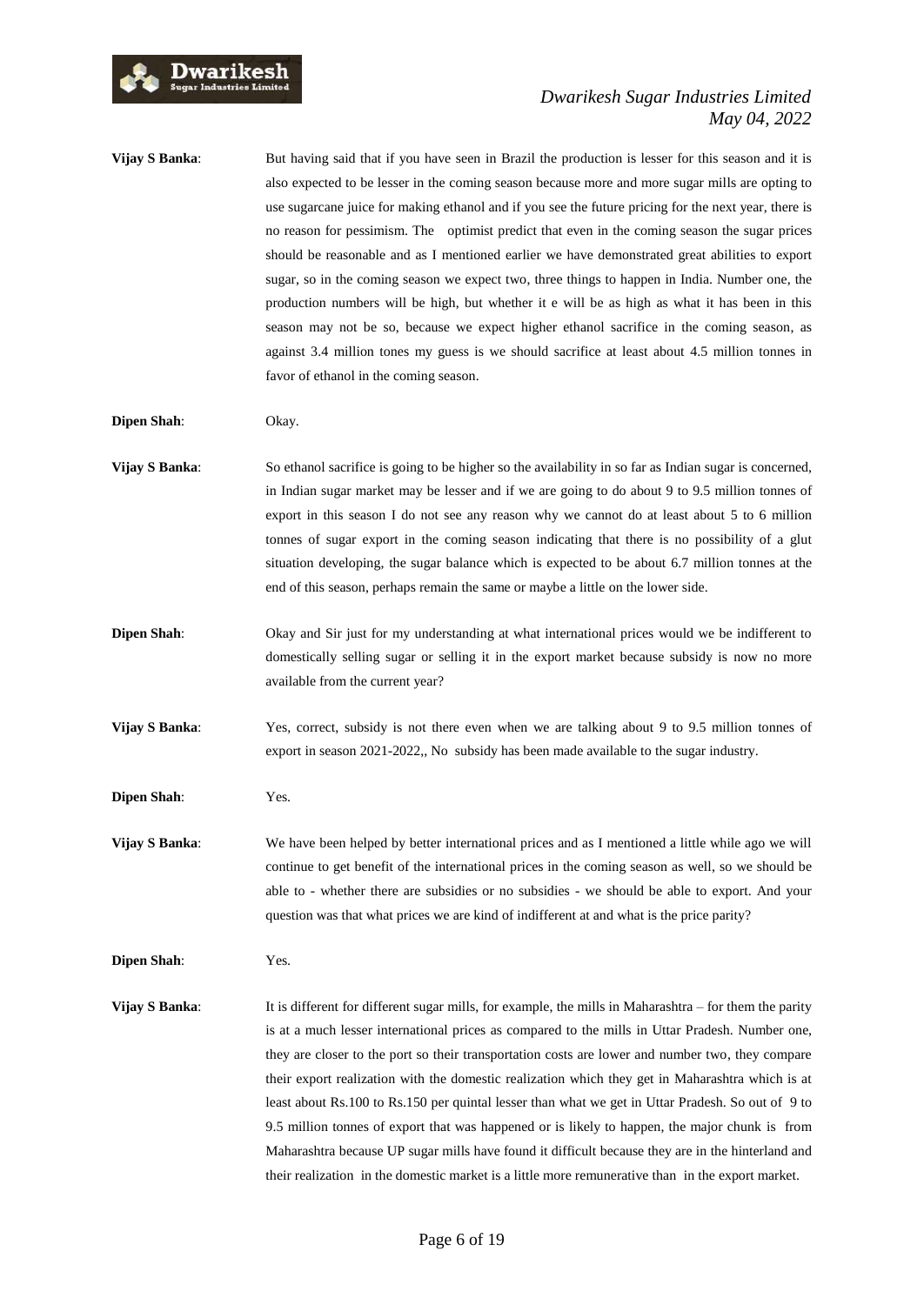

**Dipen Shah**: Okay Sir. Thank you very much and all the very best.

**Moderator**: Thank you. The next question is from the line of Nimish Sheth from GT Advisory. Please go ahead.

- **Nimish Sheth**: Good afternoon Sir. Congratulations. Good numbers I am well Sir thank you. A couple of questions and before that my usual comment on dividend. Thank you for a generous dividend but you gave no final dividend I hope that the purpose of the interim is to give an interim and then a final so I hope you make that command in the coming year, but two rupee interim is generous and thank you for the same. Just a couple of questions, you mentioned about wanting to put up a refinery and I have another question on the distillery side, have you considered maybe doing something on the grain distillery side, experimenting with grain?
- **Vijay S Banka**: No.
- **Nimish Sheth:** You are not thinking.
- **Vijay S Banka**: No.
- **Nimish Sheth**: What is the current ex-factory sugar prices in your area by your factories or where you sell the sugar?
- **Vijay S Banka**: When we talk of the current sugar prices I am talking about the sugar prices which have in the last one week or so is about Rs. 3500 plus per quintal.
- **Nimish Sheth:** Rs.35 a kilo basically?
- **Vijay S Banka**: Yes.
- **Nimish Sheth:** That is it. Thank you very much and all the best.
- **Vijay S Banka**: While on your dividend comment I must say that by your own admission it was a generous dividend payment in the form of interim dividend payment, there is no room for us to declare another final dividend.
- **Nimish Sheth**: That is why I said FY2023 I hope you give interim and a final, the purpose of interim is to break up the total dividend so we get the cash flow twice in the year but it is not interim the other final that was not the purpose actually.
- **Vijay S Banka**: Thank you so much Sir.
- **Nimish Sheth**: Thank you.
- **Moderator**: Thank you. The next question is from the line of Dhvaneet Savla an Individual Investor. Please go ahead.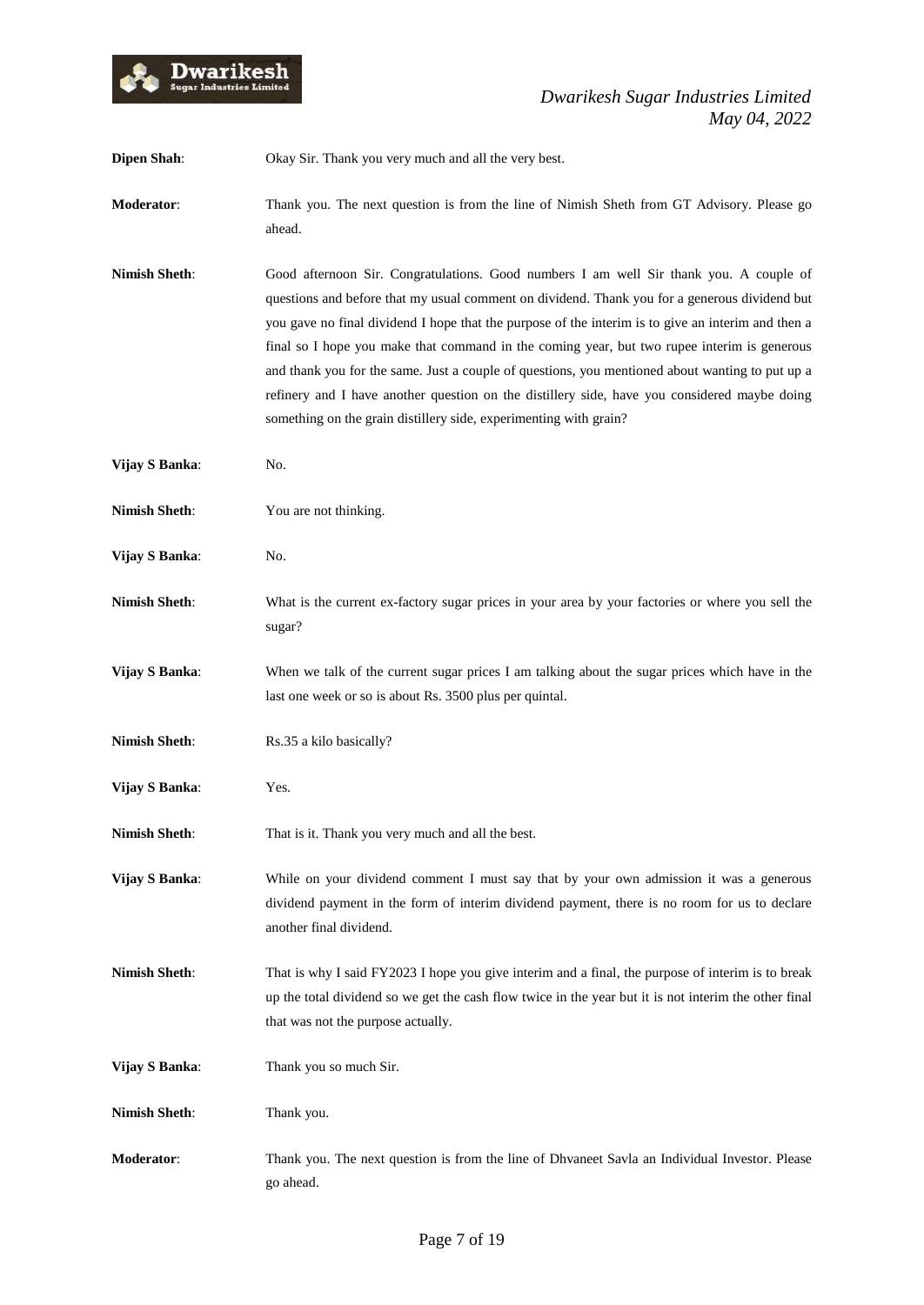

## *Dwarikesh Sugar Industries Limited May 04, 2022*

- **Dhvaneet Savla:** First of all congratulations on a good set of numbers especially in the backdrop of this situation we are in, I just had one question. With regards to our decision making so I see that we are getting a lot of better margins from our distillery and from ethanol sales, so how do you arrive at the decision that we are going crush cane this time and we are going to sacrifice in both and we are going to sale more or is it given that our distilleries are going to run at full capacity?
- **Vijay S Banka:** Actually I have to repeat what I keep repeating every time, we must not see the segment results in isolation. We should see the company's results in totality, but you have a very valid question, how do we decide whether we should be producing sugar or we should be increasing ethanol. Now having set up ethanol capacities it is imperative that we utilize our economic capacities fully. When we have we have to take a decision on setting up of the distillery we try to equate the price of ethanol with the price of sugar. So in case of B heavy molasses it equates to a price of more than Rs.3700 quintal of sugar, basically these are the decisions, these are the factors which have helped enable us to take a decision. Now we must take a very holistic view of the entire situation, we cannot be guided by short-term / myopic price movements etc. So if all of us think alike and if all of us start thinking that if at a given price sugar makes more sense so let us make sugar and let us not make ethanol and if all of us start thinking alike then perhaps there will be a glut like situation in the country, it will be producing more and more sugar and the sugar prices will start to crash. Ye, , having a distillery gives us that extra flexibility, but yes we can take a decision as and when required, but whether we are going to use that flexibility I do not think anyone of us should do that, because we should produce ethanol because the demand for ethanol is unlimited with the government ambitious target we will have to give more and more ethanol to oil marketing companies. We also have a duty that we should not get the ethanol blending program derailed because the ethanol blending program is the program which has brought the industry back on track.
- **Dhvaneet Savla:** Sir just like small follow-up? I just wanted to know does the price of ethanol move in tandem with the price of crude oil or there is no correlation between them?
- **Vijay S Banka:** The price of ethanol moves in tandem with what price of.

**Dhvaneet Savla:** Crude oil?

- **Vijay S Banka:** No. There is no correlation between the same. Any downward pressure on the crude price does not have any similar pressure on the ethanol prices. What the government takes into account is the FRP that they announce year after year so based on the FRP that they announce they announce an increase in the ethanol prices and they also keep in mind the market selling price of sugar.
- **Dhvaneet Savla:** Thank you very much Sir and all the best for the coming quarters?
- **Moderator:** Thank you. The next question is from the line of Nikhil G from Abakkus Asset Management. Please go ahead.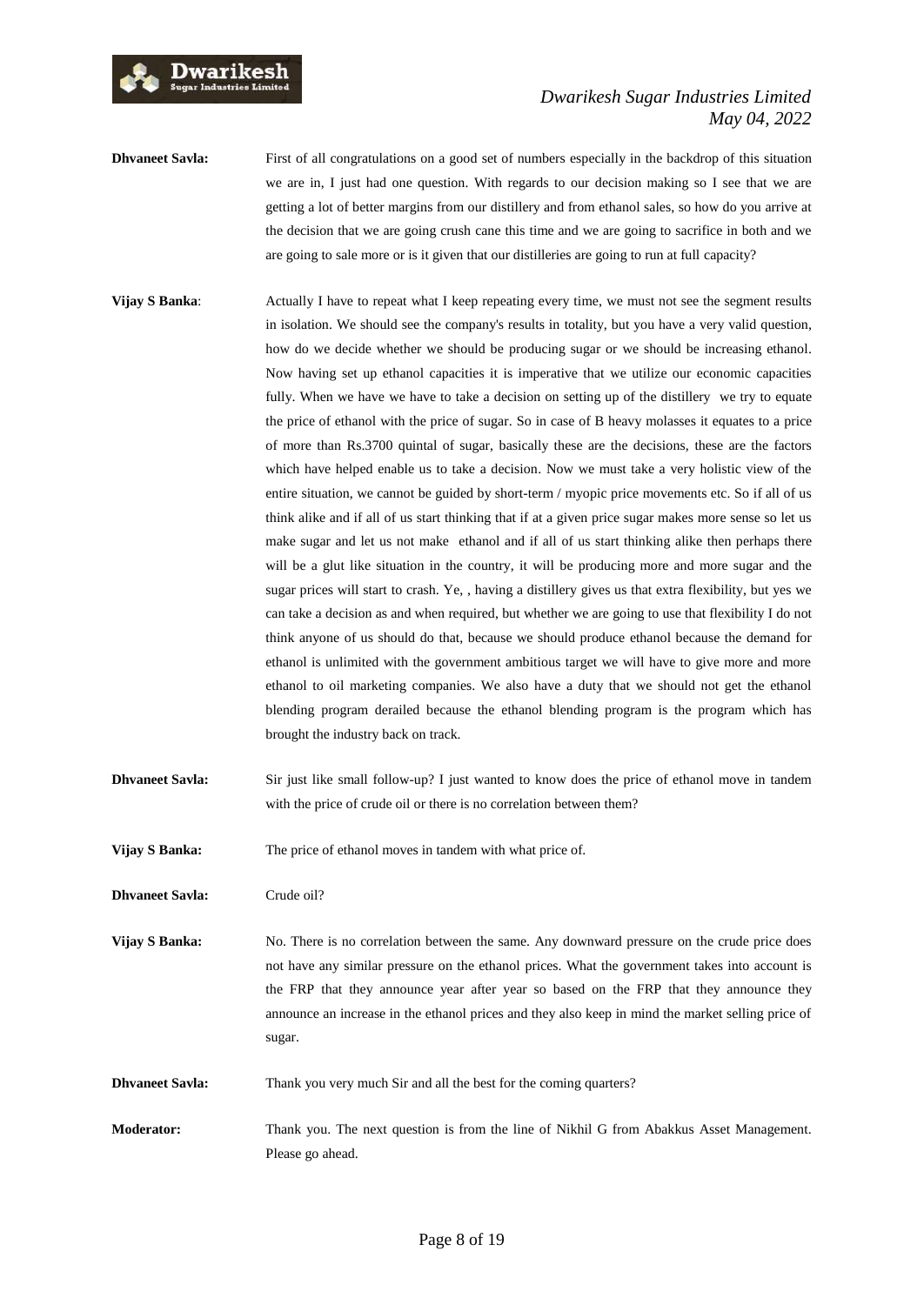

- **Nikhil G:** Thanks for the opportunity. Sir just a few questions from my end? Firstly a few data points I wanted? Can you give me what is the annual sugar that we have crushed in FY2022 sugarcane?
- **Vijay S Banka:** In FY2022 we have crushed 374 lakh quintal of sugarcane as vis-à-vis 397 lakh quintal of sugarcane that we crushed in FY2021. The lower crushing is because the lesser number of days that were available for crushing during FY2021-FY2022. Now I would urge here that we should not consider crushing that has happened in a particular FY. What is more important is more relevant is the crushing that we do in a particular season.
- **Nikhil G:** No Sir I completely understand.
- **Vijay S Banka:** 374 lakh quintals Sir.
- **Nikhil G:** Sir simultaneously what will be the sugar production for FY2022?
- **Vijay S Banka:** FY2022 we produced lesser sugar for two reasons.. Yes sugar production is 39.6 lakh quintals vis-à-vis 45.93 lakh quintals in the previous FY. Three reasons for that. Number one lesser crushing and I have already given you the crushing data for the current FY and the previous FY and number two because of more generation of this in the ongoing season of 2021-22 we have generated B-heavy molasses across our three units whereas in the earlier season we had generated B-heavy molasses only in two units and not in the third unit so this time we have generated B-heavy molasses across all our three units so which means we have sacrificed more sugar production in favor of ethanol and number three of course the recoveries have also been slightly lower than the last year.
- **Nikhil G:** Understood Sir. Sir just lastly to close on this then just for FY2022 I am not sure whether you have done that math or not but what would have been the C heavy and the B heavy sort of crushing production?
- **Vijay S Banka:** Zero C generation of C heavy molasses.
- **Nikhil G:** Zero C for FY2022 you are saying?
- **Vijay S Banka:** Yes.
- **Nikhil G:** Got it Sir. Sir my next question is that you mentioned that we are going to do 4500 TCD for sugarcane juice once the new distillery comes in so that equates out to be close to 15% to 20% through sugarcane juice right from the total crushing?
- **Vijay S Banka:** Correct.
- **Nikhil G:** And the remaining will be B heavy?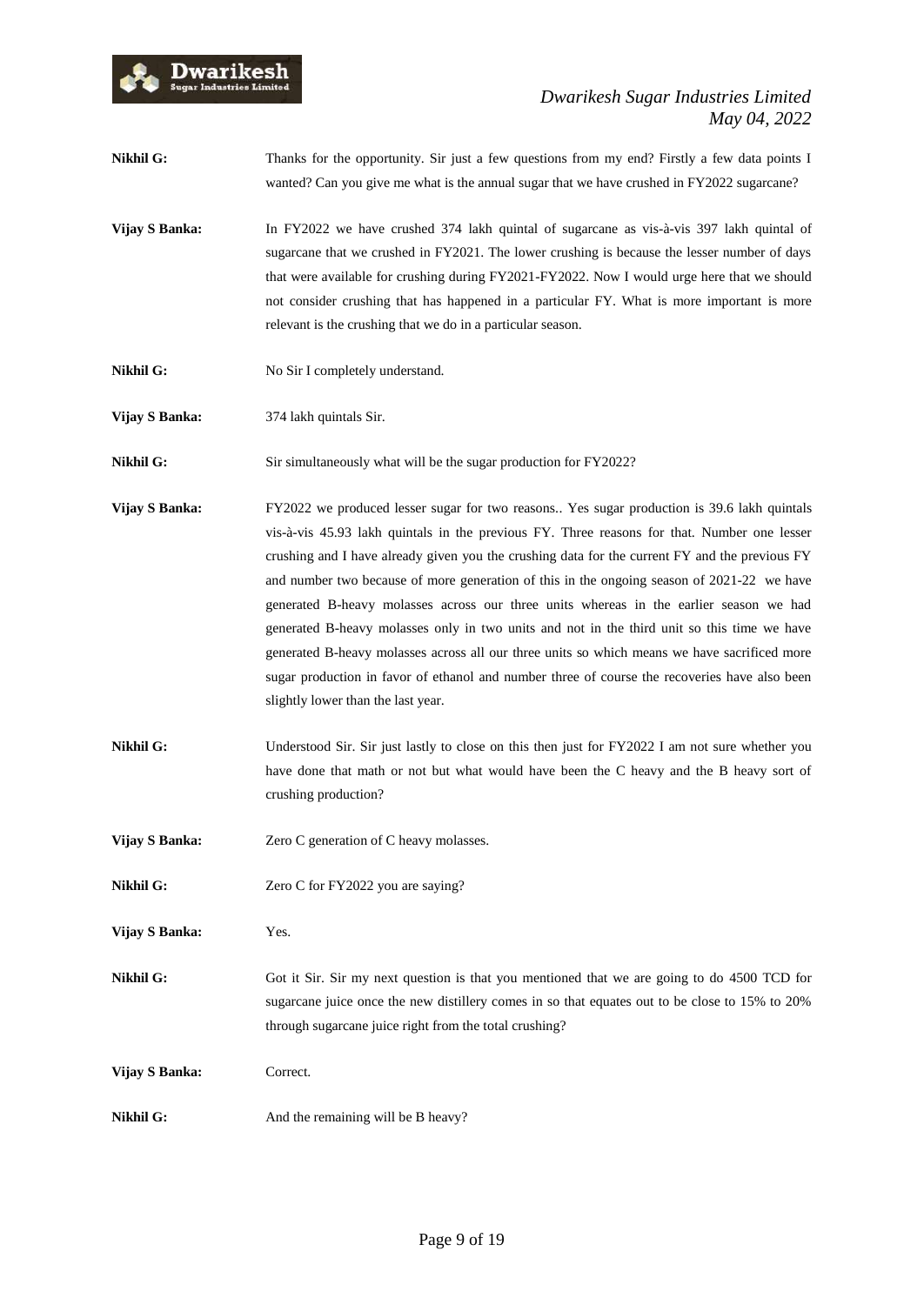

## *Dwarikesh Sugar Industries Limited May 04, 2022*

- **Vijay S Banka:** The remaining will be all B heavy so the plan is, we have one distillery at our Dwarikesh Nagar unit which is 162.5 KLPD. The one which is going to come up in Dwarikesh Dham unit is a 175 KLPD so you can see more or less the capacities are the same similar and in each we will be for example in the Dwarikesh Nagar distillery we will be dedicating about 2200 TCD of crushing for generating juice which will be used directly for making ethanol so year Dwarikesh Dham may be about 2300 TCD so about roughly 4500 TCD is going to be dedicated for making juice to be used directly for making ethanol. The rest of the crushing will be used for generating B molasses which will be stored during the season to be used in the off season in the distillery for making ethanol.
- Nikhil G: Understood and Sir lastly since our distillery going to be commissioned in June 2022 any idea how much sort of a distillery production we can do in FY2023?

**Vijay S Banka:** In FY2023 we can do about 8 Crores liters. We have done about 5.7 Crores liters in FY 2022 so we will be able to do about 8 Crores liters in 2022-2023 and in 2023-2024 we can do 11 Crores **liters** 

- **Nikhil G:** 11 Crores liters and safe to say that with this distillery expansion we will completely use our molasses and we cannot further expand our distillery from here the capacity right?
- **Vijay S Banka:** It is like this. One gentleman earlier had asked me what is the way forward so I had also mentioned about in the coming off season not this off season, in the coming off season we are looking at a possibility of increasing our crushing in two of our units because our crushing extends and goes up to the end of May so we have to crush our cane in the hot and severe hot months of April as well as May. When we increase the crushing then what will happen is the additional cane will naturally come although the command area is the same but it is phenomenon which is prevalent all over because the larger your cane crushing capacities more cane you get because the diversion will be lesser so that is how crushing numbers can get better. If that does happen then of course instead of our plant envisaged working of 300 plus days of distillery operations we can always do 10% more days and certainly small adjustments in the distillery capacities we can always make and ramp up our production capabilities.
- **Nikhil G:** I understood but by and large this is like the large part of the expansion is done with this?

**Vijay S Banka:** Yes.

**Nikhil G:** Understood. Thank you so much for answering all my questions?

**Moderator:** Thank you. The next question is from the line of Rajesh Majumdar from B&K Securities. Please go ahead.

**Rajesh Majumdar:** Sir I wanted to ask you a strategic question on the overall equation of the sugar plus distillery yes we have seen nearly 38 million tonnes of sugar being produced this year and about 3.4 or 3.5 million diversion and net of diversion we had substantial surplus if it is getting exported because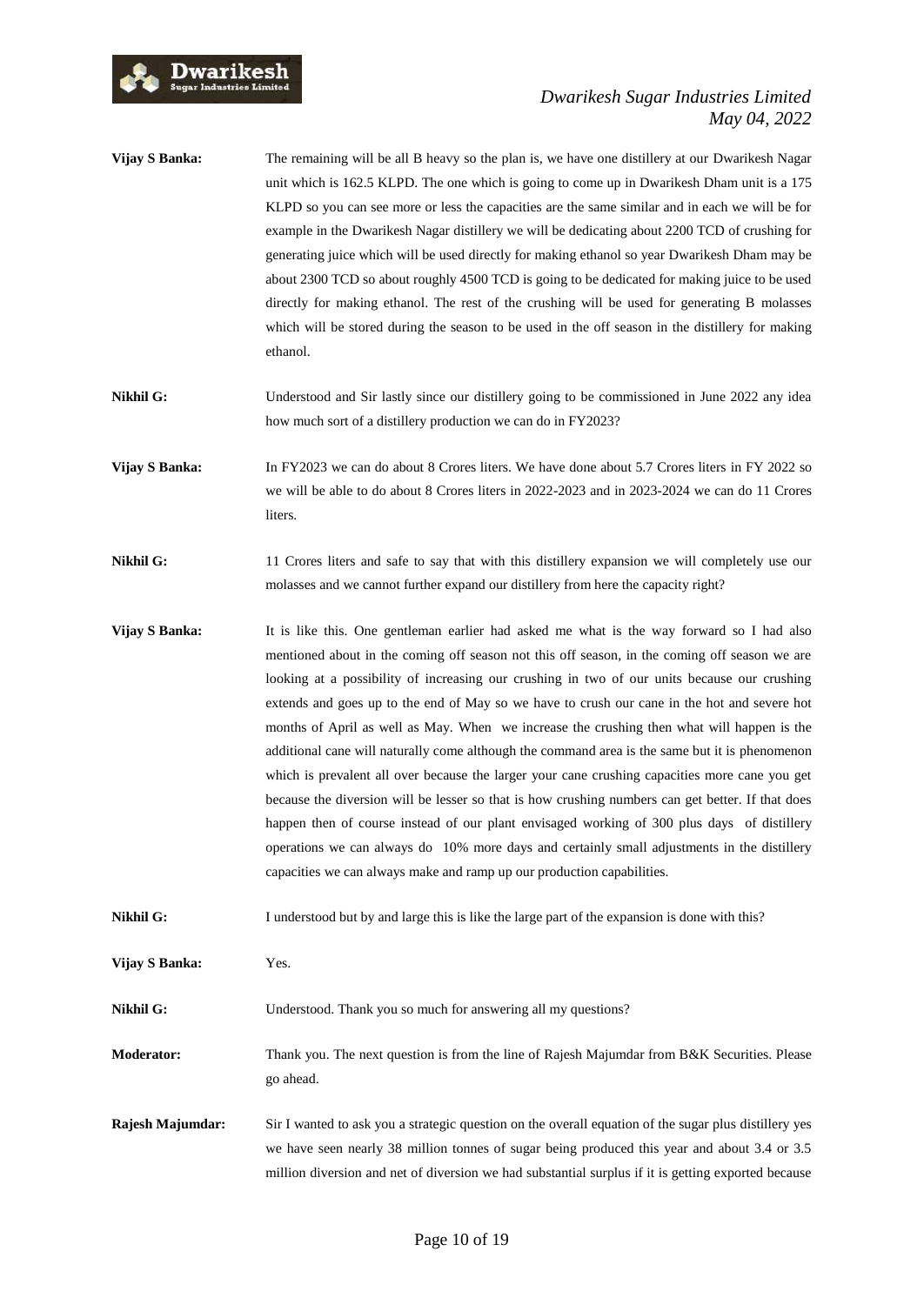

of the high export market realization and will have a lesser crop whatever so what I am saying that going forward at 20% blending we get facilities at 6 million to 6.5 million tonnes of sugar diversion?

**Vijay S Banka:** It can get higher.

**Rajesh Majumdar:** At 20% I am saying? At 20% it is 6 million to 6.5 million tonnes of sugar diversion so suppose we end up producing 40 million tonnes in three years and we divert only 6.5 and if the export markets are not as buoyant then we are back to square one in terms of the domestic equilibrium and then sugar prices can fall again if there is no further structural change in the equation? Is that the right assumption?

- **Vijay S Banka:** No two things. Let me add my bit here. Number one this 6 million to 6.5 million tonnes of sacrifice can go up further. As it is even with 10% trending we are talking about 3.4 million tonnes of sugar sacrifice okay so with 20% blending happening with sacrifice of course can be much larger not jut 6 million to 6.5 million tonnes and secondly the consumption can also get better. This year it is expected that the sugar consumption will be more than 27.5 million tonnes and if about 3 million to 4 million tonnes of surplus sugar is produced in the county it can always be exported. It can be pushed out easily. Another thing once is five years or so we do experience droughts in the states of Maharashtra and Karnataka. I am not saying I am banking on them but yes these things do bring about some correction in the equation.
- **Rajesh Majumdar:** No Sir fair point. I just wanted to know is the government the road map beyond 20% blending is not yet clear in terms?

**Vijay S Banka:** It is not clear but it will get clearer in the times to come.

- **Rajesh Majumdar:** As I understand the sugar companies are cleared of well for supply but the other ecosystem for example petrol pumps, etc., in terms of whether they can service multi ethanol dispensing and stuff like that is not yet clear?
- **Vijay S Banka:** They are working on that. We have an assurance from the government that all these things will be ironed out simultaneously when the capacities of the distilleries are being ramped up.

**Rajesh Majumdar:** Thanks and my last question was on your recent UP mill so what is the amount of scale availability you foresee and recoveries say two to three years down the line because we have seen a structural fall in the recovery CO0238 in the region so any color on that?

**Vijay S Banka:** Sir everybody is working very hard to bring about varietal changes so there are some two to three interesting varieties which are there. One is 15023, which seems to be very promising and there is this variety 118 that again is a very promising variety but the variety changes is three to five years program so in three years may be yes you can do about 60% to 70% change They keep happening. There is always scope for improvisation.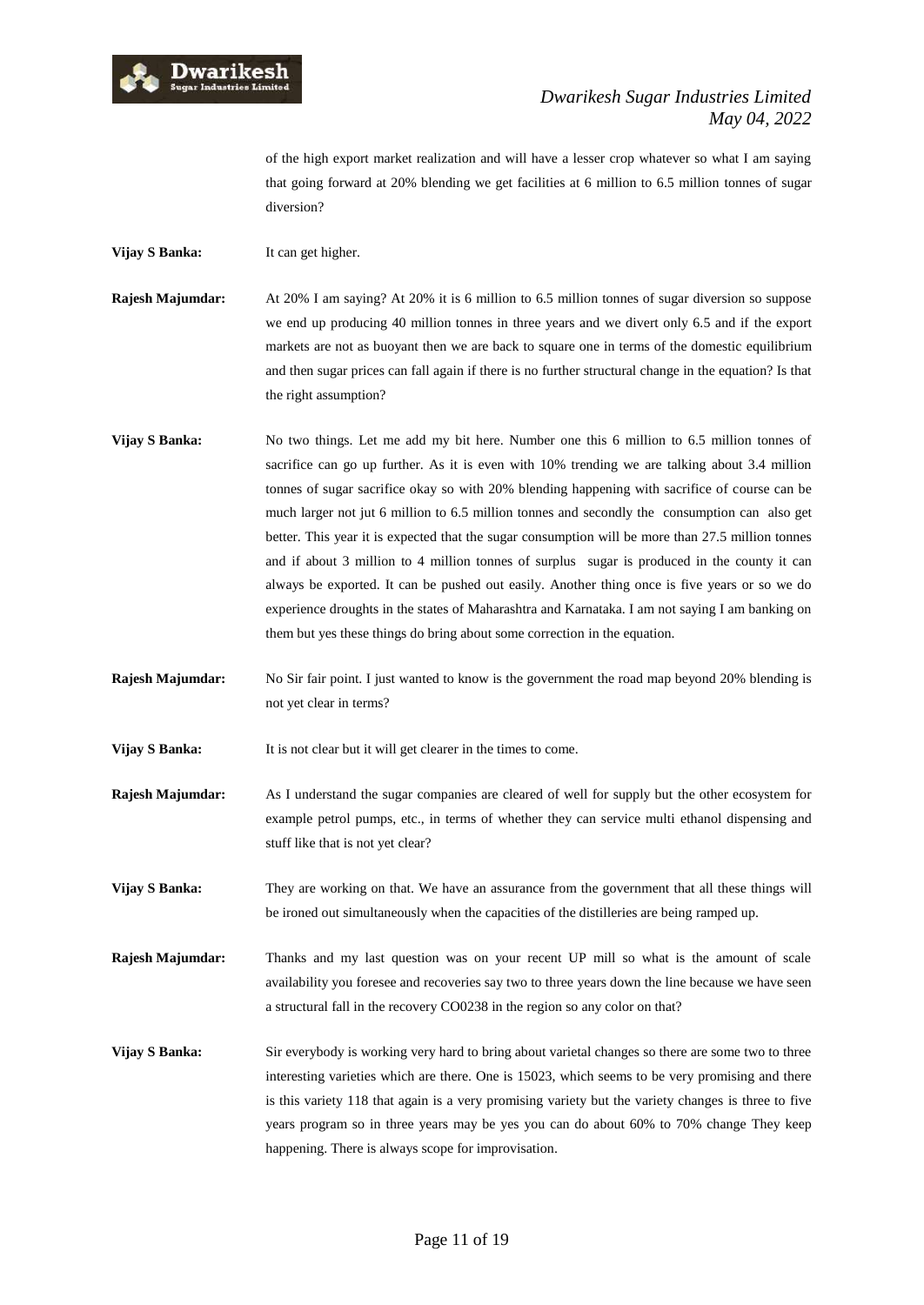

**Rajesh Majumdar:** So we will not see any fall any drastic fall in the sugar production in that mill?

**Vijay S Banka:** No. **Rajesh Majumdar:** Thanks. **Moderator:** Thank you. The next question is from the line of Riya from Aequitas. Please go ahead. **Riya:** Congratulations on a good set for sugar division. Sir what is recovery percentage for this quarter? **Vijay S Banka:** Well we do not calculate recovery percentage for the quarter. It is on cumulative basis that we calculate the recovery so up March. For the crushing season up to March we have computed so which is the lower than what we it was last year. Just give me a moment I will tell you what the recovery percentage is. From the start of the season till March so it has been on the lower side of course, but as we complete our crushing my gut is that we should just a moment I will tell you this number first. Now that we are generating B-heavy molasses of producing ethanol so all these numbers tend to undergo change so our gross recovery was 12.13% from the start of the season till March 31, 2021, which is down to 11.85% from the start of the season till March 31, 2022 so there is about 28 basis points drop in the recovery but subsequently there has been some improvement but I think overall for the season the drop in the recovery could be about 25 basis points. **Riya:** Got it Sir. Also from a very macro perspective I was just reading that the SECI has increased the broken grain prices and the grain distilleries have a toss in their calculation because of the capex done so what are your views on this? **Vijay S Banka:** We have not applied our mind on that but yes this is the fear that was there upper most in our mind when deciding if we should also put up a grain distillery or not. Firstly we are in a rich belt of Uttar Pradesh where you know we put up a distillery and the generally expectation around is that we will be sourcing grain where so the prices of grain will go up and again because of the war that is happening between Ukraine and Russia again I think the grain prices have shot up because of the export opportunities that have come up so yes categorically speaking I do believe that yes their economics can go haywire a little but I am not fully aware of how much their economics is it going and how they propose to deal with it. I have no clue madam. **Riya:** Thank you. One more question will be what is the current scenario in Brazil for ethanol blending so basically the delta between sugar and ethanol has decreased over there I think a couple of months so right now what is the scenario and what kind of blending are we seeing there? **Vijay S Banka:** There is 1% improvement in the blending this season as compared to the last year so while on the one hand the sugar prices have also gone up. On the other hand the crude prices have also moved up so what we understand from our counterparts there is that ethanol making is more remunerative than sugar making.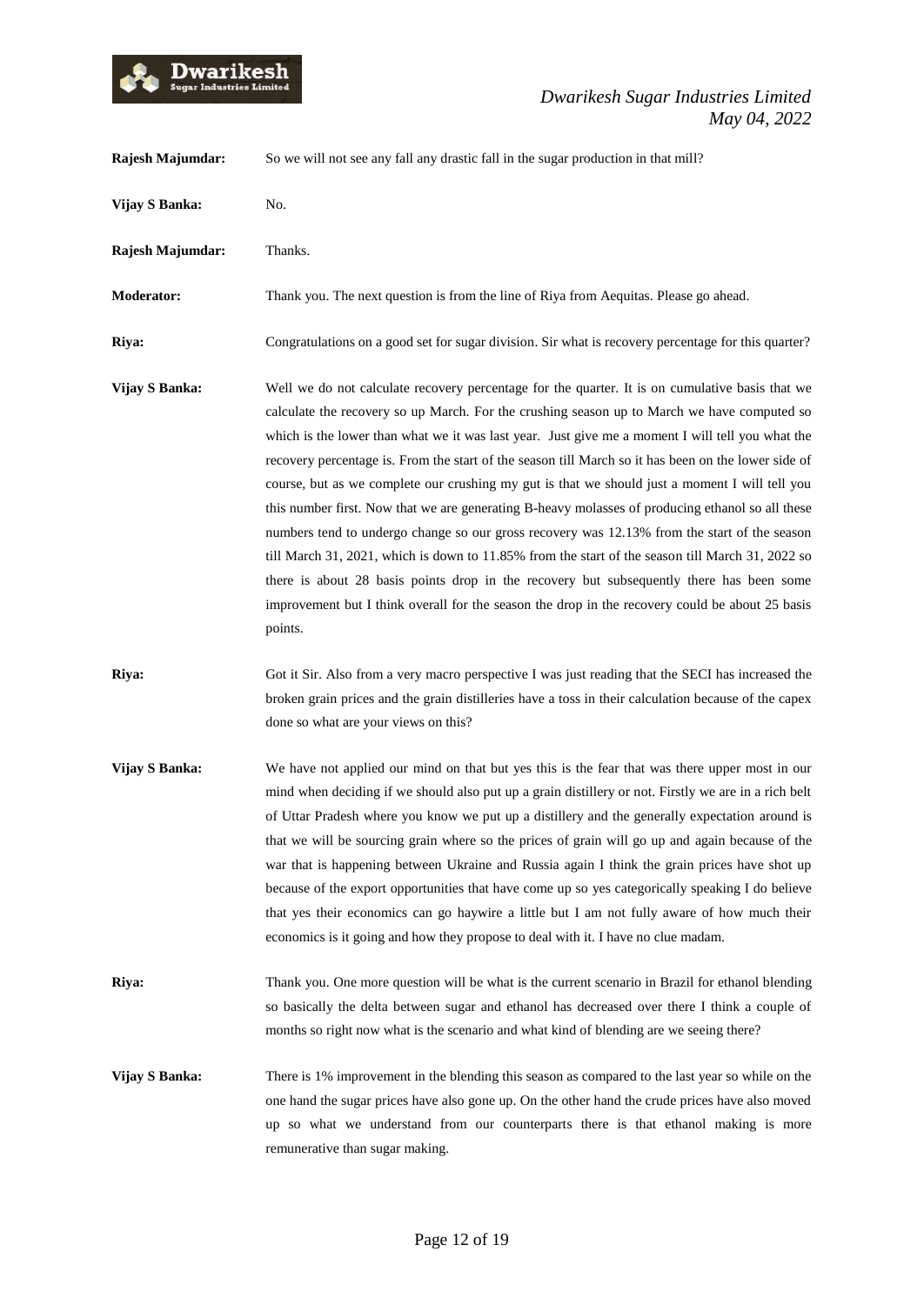

- **Riya:** For our domestic purpose what currently the ethanol blending percentage has reached like the 10% to 11% in few states what percent in current vehicle with the current engine that can take the blending up to how much level?
- **Vijay S Banka:** The vehicles can easily take more but that is an ongoing debate with the Automobile Manufacture Association, with the Petroleum Ministry, our Food and Agriculture Ministry and the Sugar Industry so easily 12% blending can happen presently. We have reached is 10% blending but there is road map which has been laid down by the Niti Ayog to progressively increase the blending to about 20% blending as per the target that they have fixed . There is a plan to introduce flex fuel vehicles also in the country so all this augurs well and we should see increase in blending in the times to come.
- **Riya:** Sir thank you. That was very helpful from your side.
- **Moderator:** Thank you. The next question is from the line of Muskan Gupta from Finterest Capital. Please go ahead.
- **Muskan Gupta:** Good afternoon. Congratulations on a good set of numbers. So right now we have been talking about setting up some distillery plan for ethanol production and everything so can you please give what is the capex plan in terms of numbers? This is the first point and second point is that what can be the expected volume growth because of this capex plan and what is the time frame by which we can achieve this?
- **Vijay S Banka:** So madam I think I have already answered this question. We already have one distillery at our Dwarikesh Nagar unit. We are executing a project for setting up another distillery at our Dwarikesh Dham unit. It will be 175 TLPD distillery. It is at advanced stages of execution and we expect this plant will be operational at least before the end of June 2022. Now the total cost involved in this project envisaged cost was Rs.232 Crores and I do not see any reason why we will be going beyond that particular cost so we will be able to execute our project within that cost. Our distillery in Dwarikesh Nagar can produce about 5.5 Crores liters of ethanol and with the new distillery coming up we will be able to again produce another 5.5 Crores liters of ethanol but you can see the full benefit of that expanded capacity will not be available in FY2022, and FY2023 so we should be doing about 8 Crores liters in FY2022-FY2023 and from FY2023- FY2024 April onwards we will have the capabilities to produce 11 Crore liters of ethanol.
- **Muskan Gupta:** Got it. Thank you.
- **Moderator:** Thank you. The next question is from the line of Udit Gupta an Individual Investor. Please go ahead.
- **Udit Gupta:** Good afternoon Sir. Sir my question is that we are looking at 10% blend and 20% blending so theses petrol pumps are required to have three dispenses like all of them?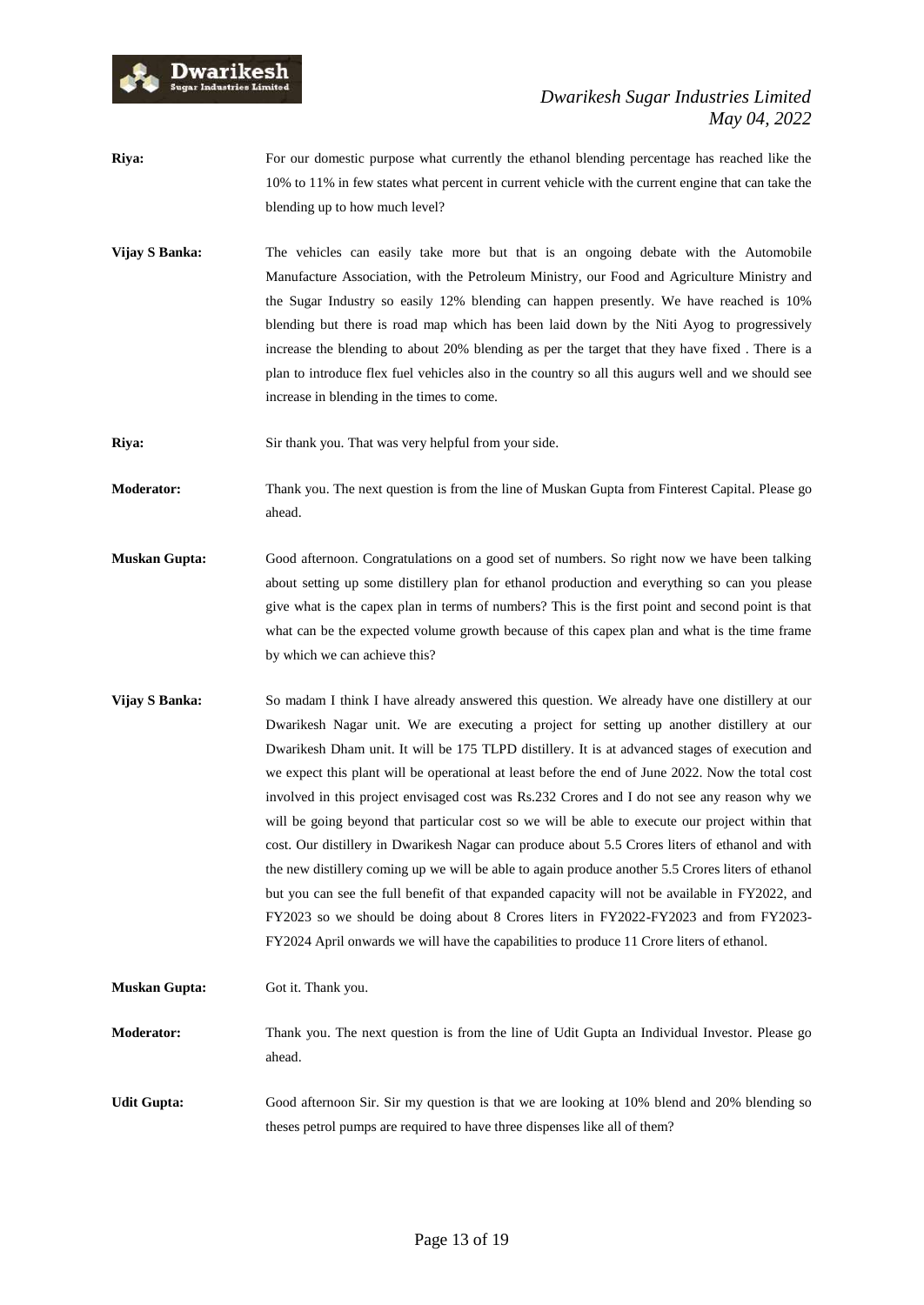

- **Vijay S Banka:** They will need to have three dispensers so the government is working on that and the government is very hopeful that it will all be worked out.
- **Udit Gupta:** Sir for flex fuel like what is the ethanol blending in flex fuel is it 100% or 70%?
- **Vijay S Banka:** 100%.
- Udit Gupta: Sir, do we have any debt reduction plans after the capex is over or anything like that?
- **Vijay S Banka:** All our long term debt is at subsidized rate of interest so we have no inclination to pre-pay any of the debt.
- **Udit Gupta:** And very short term working capital debt Sir which we require for the inventory that can be...
- **Vijay S Banka:** You see because of the improved cash flows our working capital requirements have got compressed because of the change in the sales mix that we have had in the last one year with distillery segment contributing more than what it used to contribute in the earlier years and also because of the compression and the shrinking of the sugar stocks level. Our working capital cycle has improved so we expect lower interest out go in the coming years in spite of the increase in the long term debt and we do expect that we should have the benefit of better rating in the times to come and we will always of course explore opportunities to raise money through commercial papers, WCDL, etc., so we think we will be able to rationalize our interest outgo.
- Udit Gupta: Got your point Sir. Sir when are we looking at the capacity coming in line Sir in June?
- **Vijay S Banka:** Which capacity Sir. This will be operational by June end.
- Udit Gupta: By June end and Sir are we looking at from sugarcane juice to ethanol also and like grain we are not looking at?

**Vijay S Banka:** No we are going to do. Both the distilleries have to be operational for more than 300 days we will have to use juice and with the stock during the season and we will be using B-heavy molasses as feed stock during off season.

- Udit Gupta: Okay Sir we will be doing both?
- **Vijay S Banka:** Yes. Thank you so much Sir.
- **Moderator:** Thank you. The next question is from the line of Anupam Goswami from Batlivala & Karani Securities India Private Limited. Please go ahead.

**Anupam Goswami:** Sir you mentioned about the 38 million production that can happen? Of that if we even at highest blending rate that can happen and now that grain based distillery is also coming up and I am trying to understand that grain based distillery ethanol prices are lower than both B heavy and A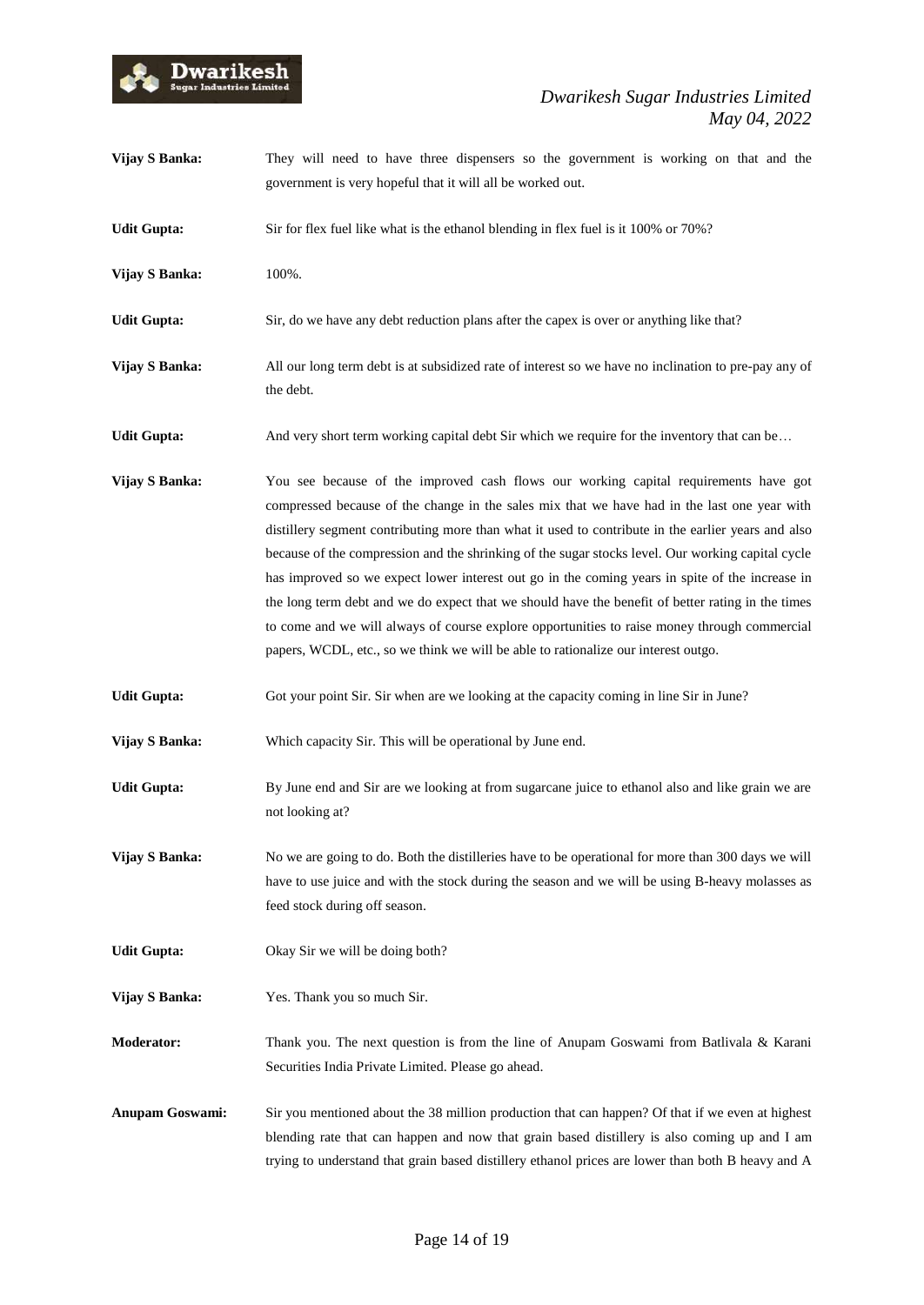

so would it not the OMC would be more eager to purchase that first and instead of molasses based where we cater to?

- **Vijay S Banka:** The agreement is very water tight and it says priority is to be given to ethanol made from Bheavy molasses or sugarcane juice.
- **Anupam Goswami:** Okay and going forward will there be any sort of because we are doing as of now we are heavily relied on export and next year if this thing only come to 4.5 and even at 20% if it goes like max 6.5 to 7 where can we see this on the domestic prices any pressure on the domestic prices scenario?
- **Vijay S Banka:** I do not see any pressure on the domestic prices. If you see in a situation where there is not substantial sugar surplus in the world globally so we have seen prices stabilizing at reasonable levels so with that kind of price levels I do not see there should be any problem in exporting pushing out about 4 to 5 million tonnes of sugar out of India and with that sugar stocks remaining between let us say 6 million to 8 million tonnes I do not see any downward pressure on the sugar prices.
- **Anupam Goswami:** Sir my last question is now that we have finished the capex what is our cash flow utilization going forward?
- **Vijay S Banka:** So we are planning the capex though of course it is a small capex because of just a few processes that we need to upgrade for making refined sugar of less than 45 ICUMSA sugar so that will cost about may be Rs.35 Crores to Rs.40 Crores not much so besides that yes I also mentioned that we might take an increase in the capacities of our sugar mills both at Dwarikesh Nagar and Dwarikesh Puram so those are the thoughts that we have and we would want to implement. What happens is the surplus cash remains only towards the end of the off season otherwise even during this season where the purchase has been good we do utilize our working capital. The point I am trying to make is when the sugar season is on no sugar company can be cash surplus.
- **Anupam Goswami:** Got it and Rs.35 Crores to Rs.40 Crores capex how much capacity would that put in, in the refinery?
- **Vijay S Banka:** Refinery, if we put in a refinery in one of the units like I said 2 to 2.5, 2300 tonnes of TCD sugarcane juice will be diverted for making ethanol. We will be generating B-heavy molasses again to be made use of in the distillery for making ethanol during off season and the rest of the production in that particular unit will all be refined sugar less than 45 ICUMSA sugar which opens up opportunities for export of white sugar for us and also our domestic realizations price will get better.
- **Anupam Goswami:** At the current market price is it feasible for a mill in Uttar Pradesh and central UP to export?
- **Vijay S Banka:** Yes, if you see white sugar prices have been far better than the raw prices. At various points in time both in the export market and also in the domestic market white sugar prices are better.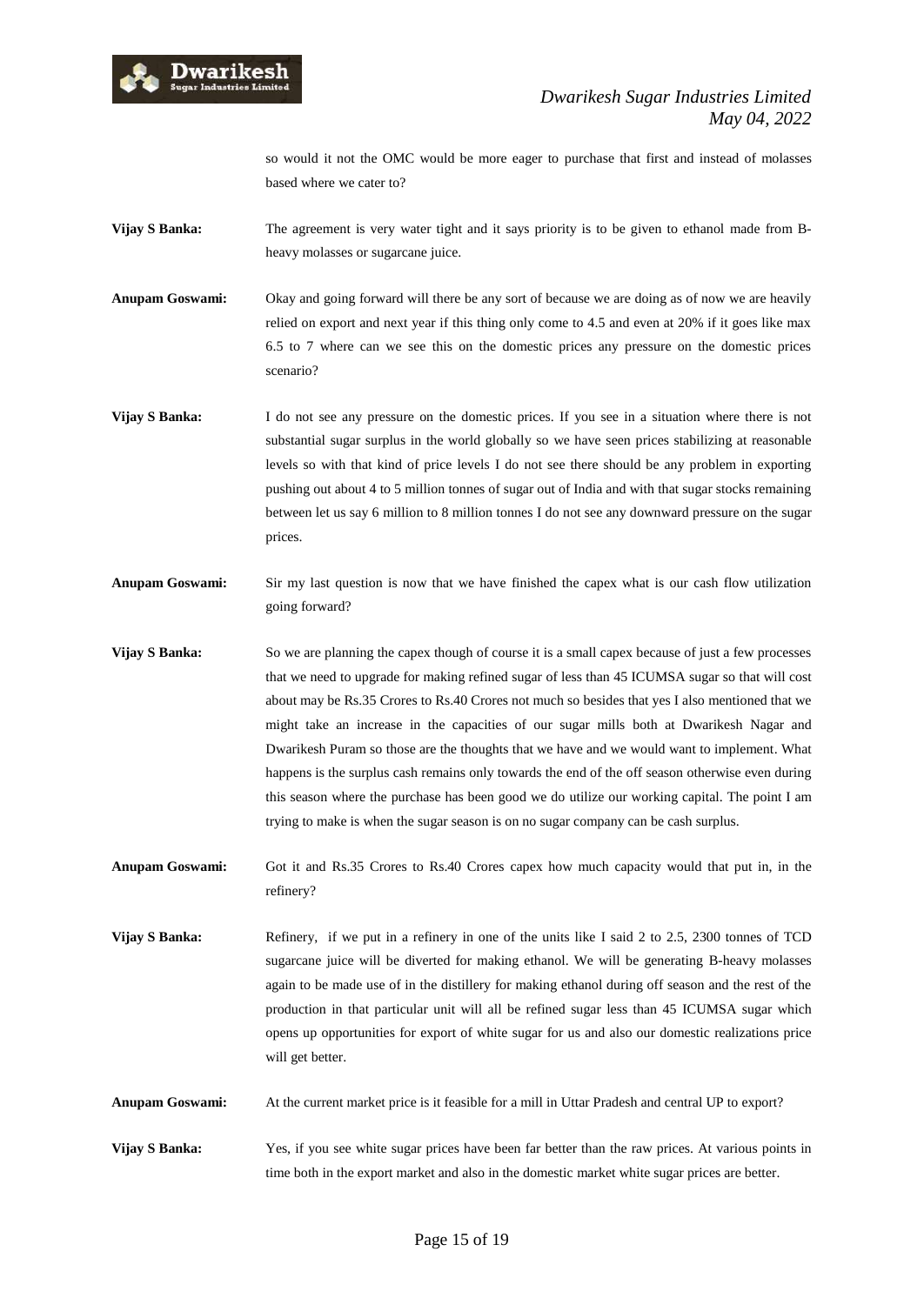

**Anupam Goswami:** Sir thank you. I will join back in the queue.

**Moderator:** Thank you. The next question is from the line of Vignesh Iyer from Sequent Investment. Please go ahead.

- **Vignesh Iyer:** Congratulations on a good set of numbers. So I just wanted to ask you about the distillery division of the company so if we see the EBITDA margin for the year which is around like 37.1% as compared to 36.3% for FY2021 but the quarterly results show that the margin is around 31% so going ahead with new set of quantities kicking in from the fresh capex where we do see our margins for this division?
- **Vijay S Banka:** Sir I have already mentioned this. In a sugar company always better not to see number on quarterly basis and in isolation and number two never see segment results in isolation. It the total results which matters and you would see lesser margin in sugar segment, higher margin in distillery segment but mainly on account what transfer price is assigned for the transfer What is more important and what is relevant is the ethanol prices are good, the recoveries are good, and the sugar prices going forward should get better so we do not see reason for any kind of despondency.
- **Vignesh Iyer:** Sir on yearly basis at least the margins are more or less than same levels? There will not be that much of?
- **Vijay S Banka:** Last year we did produce ethanol making use of C-heavy molasses where the prices are lower so that is one thing and this year we have used only B-heavy molasses. Secondly last year the transfer pricing of B-heavy molasses was lower and this year it is higher so you know one factor off-sets the other and may be that is how you see the same kind of margin but ideally distillery margins should be around 25% and sugar prices margins little better than what it is. Overall this kinds of evens out.
- **Vignesh Iyer:** Fine. Thank you. That is all from my side.

**Moderator:** Thank you. The next question is from the line of Rajeev Kumar Raj an Individual Investor. Please go ahead.

**Rajeev Kumar Raj:** I just wanted to know just one thing. The plant at Dwarikesh this 50 cores liters when will it get done, how many years, there is pressure to do maximum ethanol products, so when can we get this done?

- **Vijay S Banka:** Sir what you asked 50 crores...
- **Rajeev Kumar Raj:** 50 crores liter
- **Vijay S Banka:** We do not have capacity of doing 50 crores, our capacity is when both distilleries are running we can do 11 crores.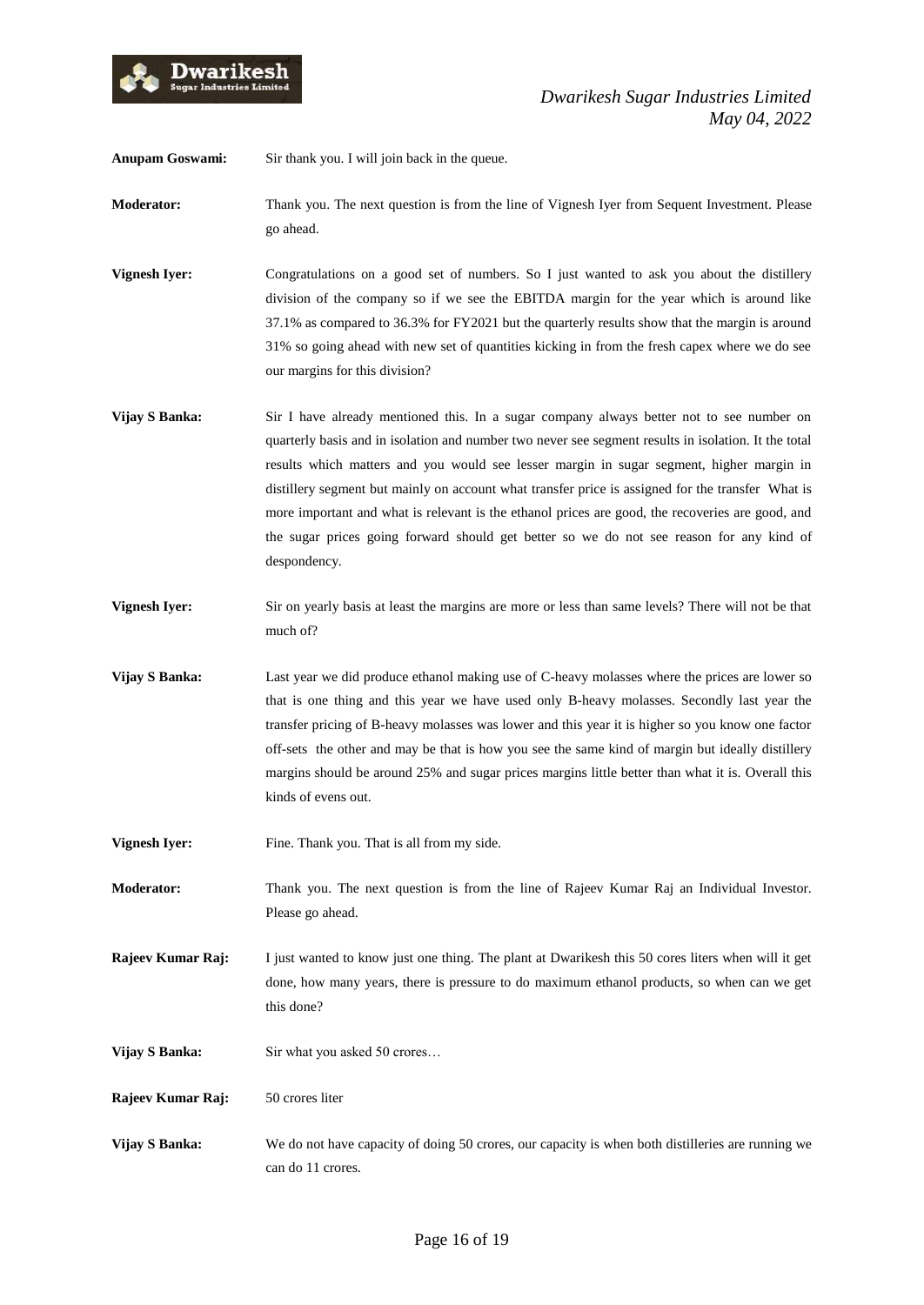

| Rajeev Kumar Raj:       | In another 3 to 4 years if the government says do you can do how much you can, there is no<br>problem with cane.                                                                                                                                                                                       |
|-------------------------|--------------------------------------------------------------------------------------------------------------------------------------------------------------------------------------------------------------------------------------------------------------------------------------------------------|
| Vijay S Banka:          | The situation is going forward we can do 11 crores easily and sell and going forward if we feel<br>we have further opportunity we will definitely do something.                                                                                                                                        |
| Rajeev Kumar Raj:       | Thank you.                                                                                                                                                                                                                                                                                             |
| <b>Moderator:</b>       | Thank you. The next question is from the line of Narendra Porwal an Individual Investor. Please<br>go ahead.                                                                                                                                                                                           |
| <b>Narendra Porwal:</b> | I want to thank you that even in TV you are giving very good introductions and our industry is<br>currently doing well. My question is UP government low FI that whatever is the molasses<br>produced, 5% has to be given to the government, so at what price do we give it is it at a fixed<br>price? |
| Vijay S Banka:          | Whatever molasses we produce we have to give 18% to government.                                                                                                                                                                                                                                        |
| <b>Narendra Porwal:</b> | At what price?                                                                                                                                                                                                                                                                                         |
| Vijay S Banka:          | If we are doing C heavy molasses then we have to give 18% of the total molasses, for B heavy<br>molasses we have to give 14.06%. For C Heavy molasses if we are to give we can get Rs.150 per<br>quintal and for B heavy molasses we get Rs.210 per quintal.                                           |
| <b>Narendra Porwal:</b> | When we process molasses, my understanding is 20-30 liters can be processed.                                                                                                                                                                                                                           |
| Vijay S Banka:          | In C heavy we get 20-22 litres and in case of B heavy molasses we get 30-32 liters per quintal.                                                                                                                                                                                                        |
| <b>Narendra Porwal:</b> | So we do not need to get molasses for next year?                                                                                                                                                                                                                                                       |
| Vijay S Banka:          | Nor we will have much molasses to sell nor we need to buy.                                                                                                                                                                                                                                             |
| Narendra Porwal:        | Right now the international price which way it looks, as per you Sir the domestic price till Diwali<br>will come more than Rs.40. If you calculate the international price then we must export above<br>Rs.40 and this time there might be bigger commitment for exports.                              |
| Vijay S Banka:          | It will be difficult to tell how it will be after Diwali, Rs.40 in my opinion will not happen, but if<br>you get near Diwali or during Diwali then new season production will come, so we have stock<br>and rates will stay.                                                                           |
| <b>Narendra Porwal:</b> | Sir are we exporting now or exporting through Maharashtra's company, because they are getting<br>better benefits?                                                                                                                                                                                      |
| Vijay S Banka:          | We have already exported 25000 metric ton and we have done a contract of 50000 metric ton<br>which we will export till June from our mill.                                                                                                                                                             |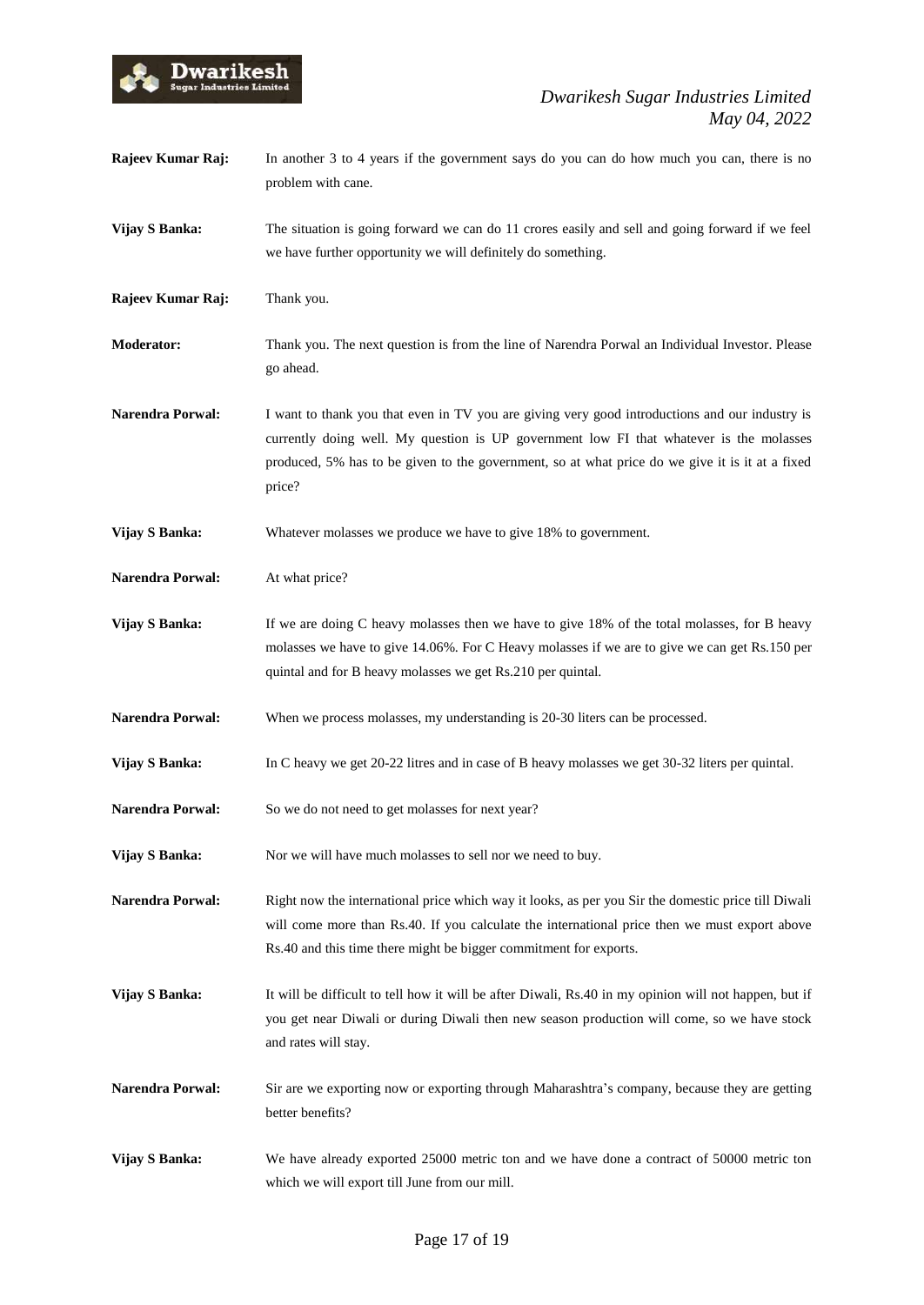

| <b>Narendra Porwal:</b> | Can you tell at what price the new contract has been done.                                                                                                                                                                                                                                                                                                                                                                                                                                                                                                                                                                                     |
|-------------------------|------------------------------------------------------------------------------------------------------------------------------------------------------------------------------------------------------------------------------------------------------------------------------------------------------------------------------------------------------------------------------------------------------------------------------------------------------------------------------------------------------------------------------------------------------------------------------------------------------------------------------------------------|
| Vijay S Banka:          | Rs.34,500                                                                                                                                                                                                                                                                                                                                                                                                                                                                                                                                                                                                                                      |
| <b>Narendra Porwal:</b> | So the logistic cost will not be there, we get the net.                                                                                                                                                                                                                                                                                                                                                                                                                                                                                                                                                                                        |
| Vijay S Banka:          | No there will be logistic cost, but since we are doing raw there is an advantage where cost of<br>production is also less and also we are cost savings on bag, per kg we are getting Rs.2 savings, so<br>out of the total amount, if we spend Rs.2000 then it will be Rs.33,000 per metric ton and then we<br>add Rs.1500 then it equates to Rs.34500 per quintal.                                                                                                                                                                                                                                                                             |
| <b>Narendra Porwal:</b> | Do we have any plans for capacity addition because in UP the BJP government has come and for<br>farmers all the companies are saying that if more mills are there because sugar cane cultivation<br>will be high. So are there any plans for expansion.                                                                                                                                                                                                                                                                                                                                                                                        |
| Vijay S Banka:          | We are discussing this internally, right now we do not have any plan, small capex we keep doing<br>like next year we are thinking of increasing to 7500 metric tons at DN unit, so we are doing these<br>kind of small capex.                                                                                                                                                                                                                                                                                                                                                                                                                  |
| <b>Narendra Porwal:</b> | What is asking is in future, because UP there is no shortage of water, the whole Ganga flows<br>here.                                                                                                                                                                                                                                                                                                                                                                                                                                                                                                                                          |
| Vijay S Banka:          | We will think about it.                                                                                                                                                                                                                                                                                                                                                                                                                                                                                                                                                                                                                        |
| <b>Narendra Porwal:</b> | The thing is how much cane you crush, that much benefit you are going to get. There is not going<br>to be any issues for the next 3-4 years, so whatever surplus you get you can sell it to the petrol<br>companies.                                                                                                                                                                                                                                                                                                                                                                                                                           |
| Vijay S Banka:          | But in Bijnor district there is some saturation there,                                                                                                                                                                                                                                                                                                                                                                                                                                                                                                                                                                                         |
| <b>Narendra Porwal:</b> | Thank you.                                                                                                                                                                                                                                                                                                                                                                                                                                                                                                                                                                                                                                     |
| <b>Moderator:</b>       | Thank you. As there are no further questions, I now hand the conference over to Mr. Vijay S<br>Banka for closing comments. Over to you Sir.                                                                                                                                                                                                                                                                                                                                                                                                                                                                                                    |
| Vijay S Banka:          | Thank you friends. Thanks a lot for your help and support. Thanks a lot for the confidence you<br>have reposed. Like I said in my opening remarks we look back at our results for FY2021-FY2022<br>with a sense of satisfaction that gives us additional responsibility because year after year the<br>intention therefore is to churn better profits than what have done in the previous years so it puts<br>more responsibility on us. We do expect the market situation and market realities continue to be<br>favorable and that we will perhaps meet your expectation and post better results in the times to<br>come. Thank you so much. |